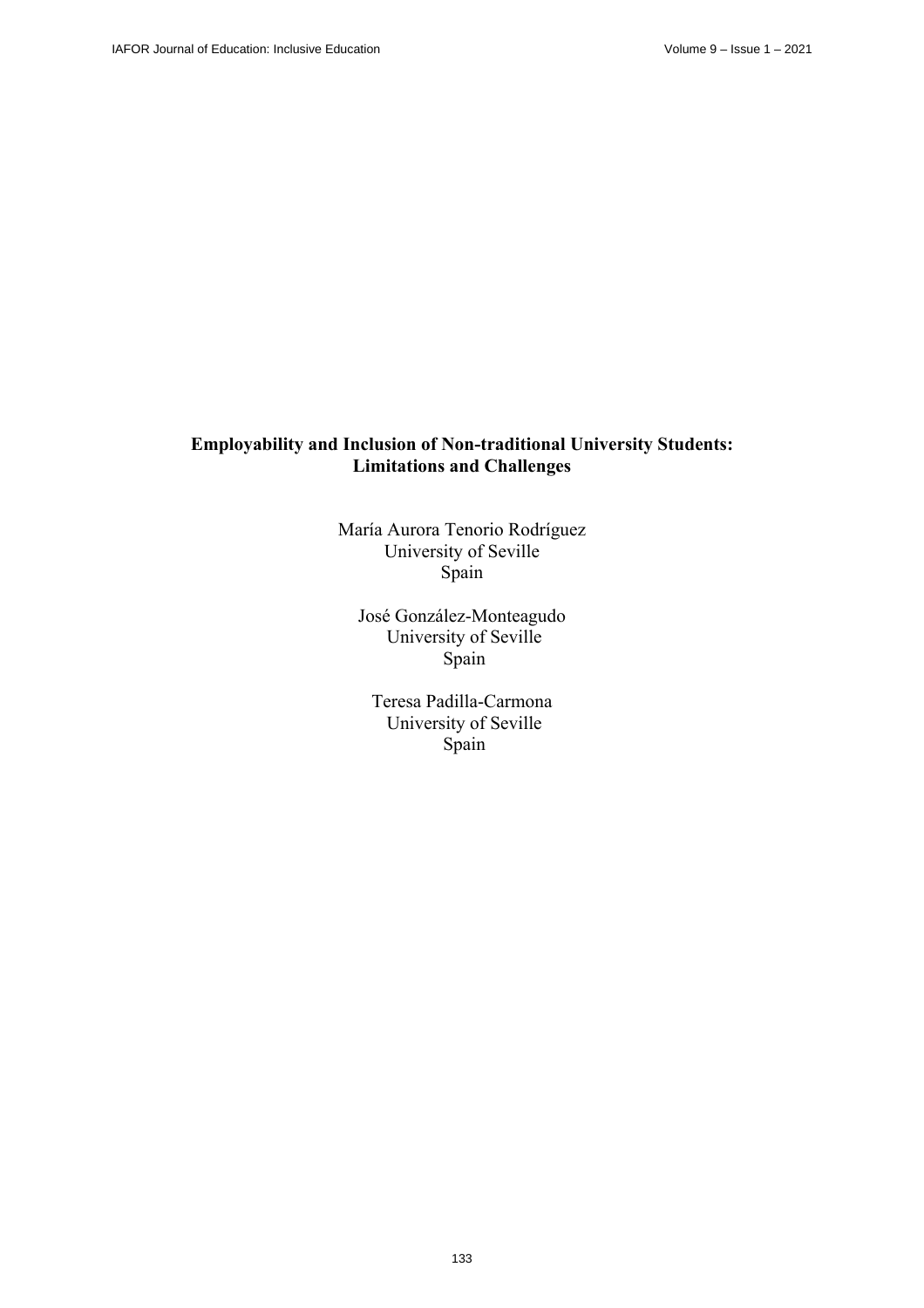#### **Abstract**

In recent decades employability has become more visible and is part of the agenda of European universities, leading to a closer link between higher education and the labour market. In this context, the objectives of this study are: to analyse the approach to employability developed by the university; to find out the influence of employability policies on non-traditional students; and the alignment of the development of employability with the democratic mission of the university. Qualitative research has been carried out at one public university in Southern Spain, based on 40 in-depth interviews, undertaken with non-traditional students and graduates, employers, and university staff. The main results obtained are: the employability approach is based on the acquisition of key skills, in the framework of neoliberal policies; the opportunities offered to students to improve their employability are unevenly distributed and, therefore, scarcely available to underrepresented students; and the market-oriented concept of employability damages non-traditional students. The development of the democratic and inclusive role to be developed by the universities requires challenging the policies and practices on employability, that are based on neoliberal perspectives. This involves the visibility of the power relations at stake as well as the promotion of critical and reflective pedagogies, with the aim of questioning and reducing the inequalities faced by non-traditional students.

*Keywords*: employability, higher education, inclusive education, neo-liberalism, nontraditional students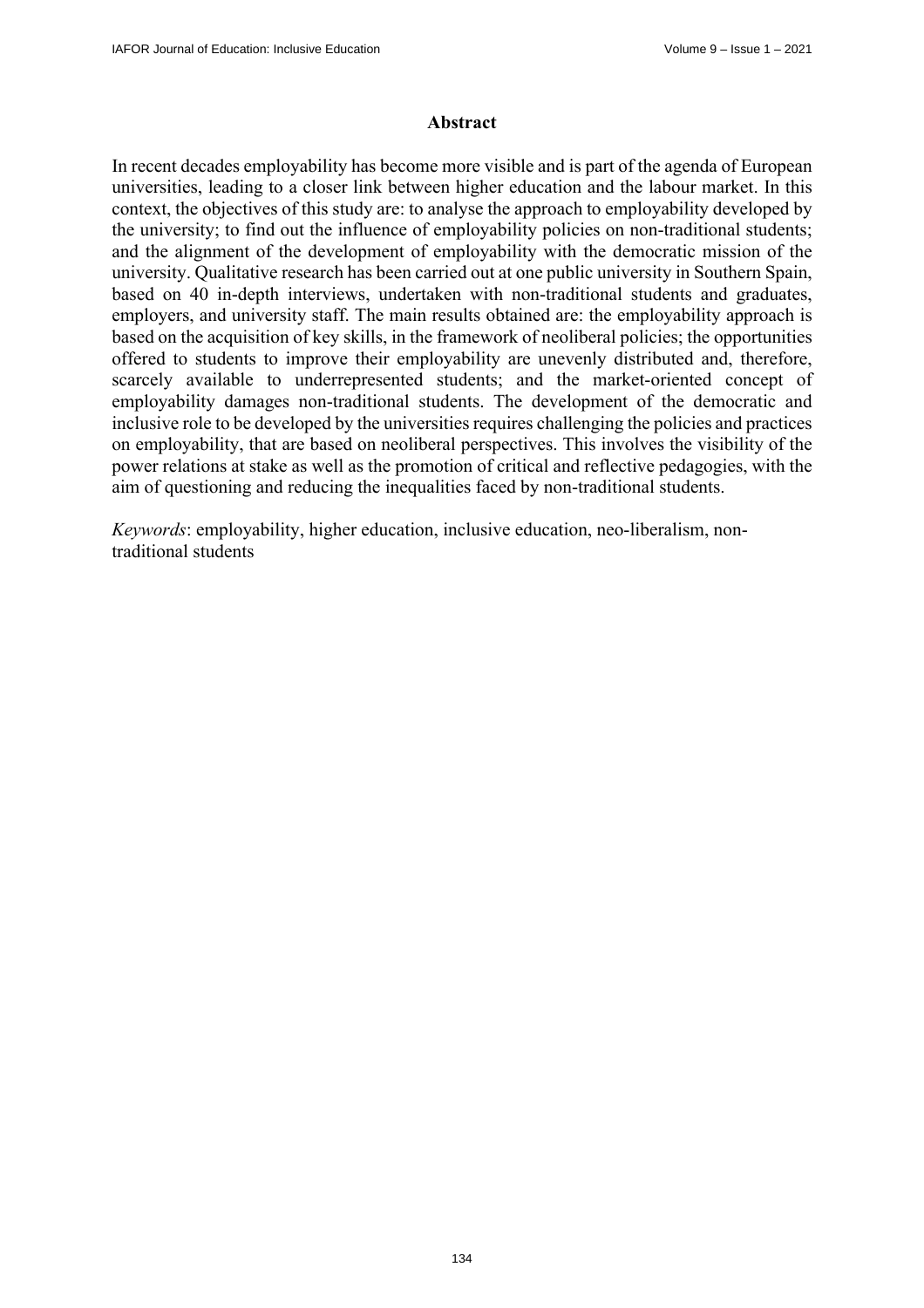Employability is a key objective of the Bologna Process. In the last decades, employability has become more visible, and currently it is a central element in the agenda of European universities, with a greater focus on the labour market and the relationship between training and employment (Hernández-Carrera et al., 2020). On the other hand, today's university hosts an increasing volume of "non-traditional students" (Crosling et al., 2008), who present different characteristics from the traditional historical profile of middle-class students. The results of a Europe-wide survey (Hauschildt et al., 2019) show that 37% of students are over 25 years old, 23% have a migration background, and 43% are first-generation students. In different international and disciplinary contexts, the category of non-traditional students includes older adults, women, people bringing different levels of cultural or economic capitals, people with disabilities, first-generation students, people of immigrant origin, or belonging to ethnic minorities.

Although there has been a significant expansion and massification of higher education, this is not always reflected in equal opportunities for access to graduate employment. Research indicates that some students, particularly from non-traditional profiles, face specific difficulties in achieving effective labour market transitions (Brown & Hesketh, 2004), need more time to find high-skill jobs, are more likely to find employment below their skill level and are paid lower wages (Purcell et al., 2007). The question of whether students with vulnerable profiles gain the same benefits from higher education as their middle and upper-class peers is central to discussions on employability. Employability policy managers do not always take into account the needs presented by the heterogeneity of the student body (Reid, 2016). Moreover, equity policies have focused mainly on access to the university system, with little attention to graduate outcomes (Bennett, 2019). The social dimension of the European Higher Education Area (EHEA) implies the need for all groups of students, regardless of their personal or social circumstances, to have the opportunity to access university and complete their studies. The London Communiqué (European Higher Education Area [EHEA], 2007) states that the EHEA is based on institutional autonomy, academic freedom, equal opportunities and democratic principles, pointing out that higher education must play a key role in promoting social cohesion, reducing inequalities and contributing to a sustainable, democratic and knowledge-based society.

It is essential to take into consideration the inequalities present in the student body and the social effects of higher education if it is to prosper as an inclusive institution and contribute to the deepening of democracy (Williams, 2016; Giroux, 2016). In this context, some questions arise, to which this study attempts to provide answers:

- how is employability developed by universities?
- to what extent does the dominant conception of employability reproduce inequalities?
- in the specific case of non-traditional students, does the current approach to employability take into account the goals of social inclusion and the democratic role of the university?

It is, therefore, necessary to understand the approach to employability developed by universities, to consider whether these institutions are actively developing the social and democratic function that is championed in many discourses on the current challenges facing universities.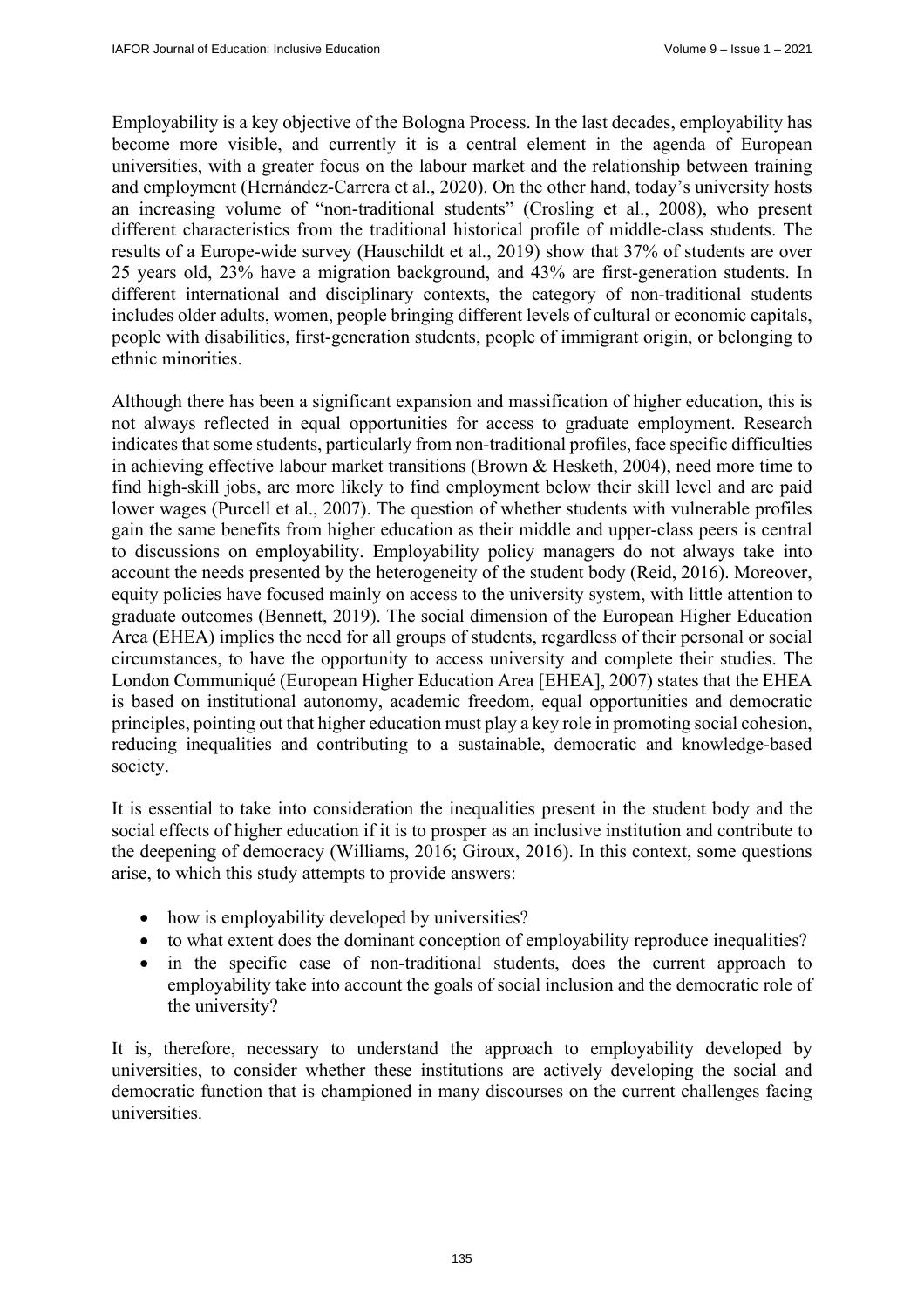# **Literature Review**

# **Development of Employability from the University and its Challenges for Non-Traditional Students in Neo-Liberal Contexts**

Employability was introduced into the European Union strategy in the late 1980s, becoming one of the main guidelines for education policies and active employment policies (Moreau & Leathwood, 2006). The concept of employability uses a combination of two perspectives: a first perspective, focused on employment, which refers to access, maintenance and progress in work; and a second perspective, focused on skills acquired during training (European Commission/EACEA/Eurydice, 2014). Human capital theories consider that investment in education brings both social and individual benefits. The social benefits are the creation of a highly-skilled workforce, which will drive economic growth. Individual benefits are described in terms of career progression, earnings and increased labour market mobility (Valadas et al., 2018). The role of higher education in this context is twofold: to equip students with the skills and attributes (knowledge, attitudes and behaviours) they need in the workplace, and to ensure that graduates have the opportunity to maintain or renew the expertise and attributes demanded by the market throughout their working lives (Clarke, 2018).

The European projects CHEER (1998-2000) and REFLEX (2002-2004) were relevant to the development of research on higher education and employment. They were devoted to researching the transition from university to the labour market, and the skills and professional profiles required by employers in different sectors of work. Subsequently, the promotion of employability has been one of the focal points of the Bologna Process. In addition, the European project EMPLOY (2014-2017) aimed to improve the transitions of non-traditional students into the labour market. Thus, in recent decades employability has become more visible and is part of the agenda of European universities, developing a closer link between universities and the world of work. This context has led to the development of several employability initiatives, including external placements, international mobility programmes, extracurricular activities such as volunteering, courses and career guidance services (Clarke, 2018; O'Connor & Bodicoat, 2017). In this context, it is assumed that students are willing and able to invest money and time in such initiatives to improve their skills and employability (Vallina, 2014).

Both the Organisation for Economic Co-operation and Development (OECD) and the European Union have highlighted the importance of higher education in creating a more skilled workforce, capable of contributing to economic competitiveness and social development (European Commission/EACEA/Eurydice, 2014). This implies understanding education as a source of human capital formation, for which training has to be adapted to current social developments and changing labour markets. In this context, education is anchored in a mainly economic perspective, focusing on costs and benefits. This perspective emphasises the relevance of the rate of return or profitability of the investment made in education (Laval, 2004). The theory of Human Capital assumes that an individual increases his or her productivity by investing in his or her education. This gives access to better salary levels and to socially valued jobs, which makes his investment in education profitable (Becker, 1993).

Although human capital theory has shown that investment in human capital is often profitable and productive, this approach simplifies the complexity of factors that interact in the relationship between training and work, and ignores both the importance of social inequalities and the unequal starting positions of students (Dubet, 2011). Human capital theory, which has generally been accepted uncritically, is not a valid tool for addressing issues such as the reduction of inequalities in access to training or the social and educational inclusion of students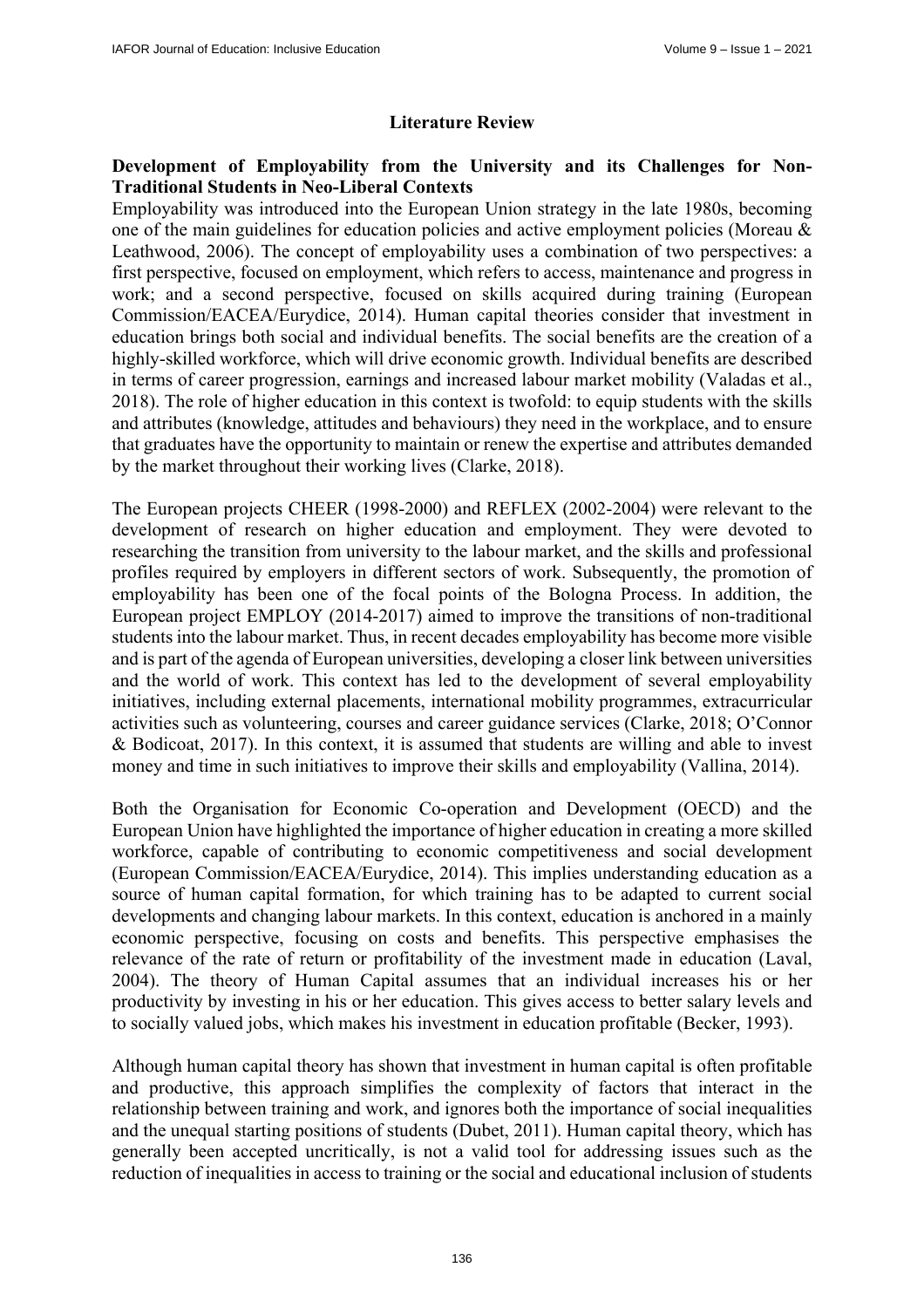with low cultural and economic capital. This approach forgets and overlooks the fact that a person's relationship with working life brings is strongly connected to identity characteristics including social class, gender, ethnicity and more (Laval, 2004). Therefore, it is necessary to resort to socio-critical theories, which can help to understand much better the relevance of social structures in relation to university education, the acquisition of skills and the successful transition to the qualified labour market (Giroux, 2016).

A risk when researching non-traditional students is to overcome the potential danger of adopting a labelling and deficit-based perspective. Although references from a variety of approaches are cited in this paper, it is important to emphasise that this research aims to overcome this pitfall. In this sense, it is relevant to highlight and recognise the capacity for agency and initiative of groups that are under-represented or suffer from structural inequalities.

Non-traditional students may go to university in more significant numbers than before, but they are less "successful" than traditional students. This is especially true when measured in neoliberal terms, emphasising individual success and the student consumer model (Sanders-McDonagh & Davis, 2018). Different authors allude to an increase in inequality, produced by the application of neoliberal policies in education systems, mainly affecting non-traditional students. According to Torres (2016), the legitimation of neoliberalism that is spreading from universities has legitimised the increasing concentration of wealth in the last hundred years and an extraordinary increase in inequality. Neo-liberal policies based on market "solutions" can hinder true inclusion and reproduce traditional class and ethnic hierarchies (Apple, 2001). Giroux (2015) argues that, in neoliberal societies, there are voiceless and powerless groups, such as low-income groups, ethnic minorities, the unemployed and immigrants. Giroux argues that neoliberalism feeds on inequality, making it the antithesis of democracy. To improve the living conditions of individuals, it is necessary to break the link between "poverty and inequality" on the one hand and "economic development" on the other. It is not possible to speak of social development if inequality is not progressively reduced, as development implies the full realisation of all human rights (Martínez, 2013). Development is about transforming people's lives, not just the economy. For this reason, education and employment policies must be considered through the double lens of how they promote economic growth and how they directly affect individuals (Stiglitz, 2006).

### **Higher Education as a Democratic, Inclusive Sphere**

Reclaiming higher education as a public good gives relevance to a set of both economic and social effects, which contribute to the formation of more informed citizens, the deepening of democracy and a more inclusive society (Giroux, 2016; Williams, 2016). Already in 1998, the World Conference on Higher Education, organised by the United Nations Educational, Scientific and Cultural Organization (UNESCO), declared that higher education institutions should respond to this challenge by making human and social development an integral part of their daily activity (Corbett, 2008). The higher education sector must identify and implement the type and extent of change needed to prepare students for their economic, but also social, commitment (Bennett, 2019).

With the influence of neoliberalism on higher education, the notion of higher education as a public good is mostly reduced to a private good. Consequently, there is not always interest in higher education to understand pedagogy as a deeply civic, political and moral practice; that is, pedagogy as a practice for freedom (Giroux, 2016). The success of non-traditional students is not necessarily a key issue for those who develop and regulate higher education policy from a neo-liberal approach (Sanders-McDonagh & Davis, 2018). Giroux (2015) states: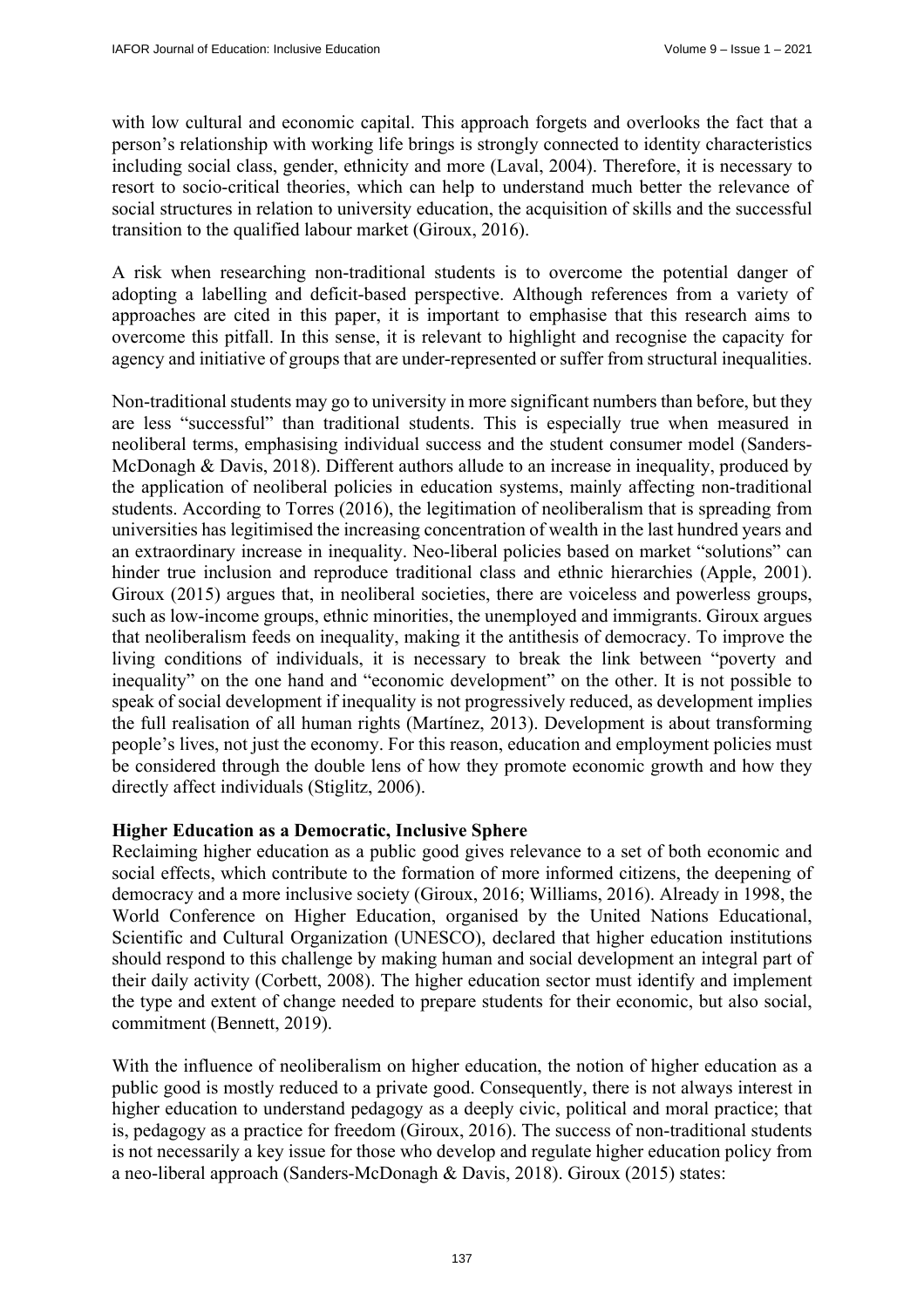Only through such a formative and critical educational culture can students learn how to become individual and social agents, rather than disengaged spectators or uncritical consumers. At the very least, they should learn how to think otherwise and to act upon civic commitments that "necessitate a reordering of basic power arrangements" fundamental to promoting the common good and producing a strong democracy (p. 10).

To encourage this critical approach and integrate it into universities, it is necessary to develop the teaching of critical thinking skills. In the specific case of non-traditional groups, progressive and innovative methodologies, based on reflection, involved writing, and group narrative methodologies, can improve the skills to analyse, interpret and evaluate the structural and personal factors that operate in the development of university careers and in the transitions from training to the labour market (González-Monteagudo, 2010).

The dominant concept of employability represents a neo-liberal vision that is based on individual characteristics and ignores the role of the set of institutions involved (Brown et al., 2003). Employability understood as the attainment of skills and attributes for employment overlooks the needs of learners (Tronto, 2013). Therefore, a vital issue is to understand who defines the need for employability and from what point of view. It is necessary to question whether employability is an economic imperative and one of individual responsibility, or something that requires collective agreement, based on notions of reciprocity, democracy, concern for the common good and responsibility. This perspective raises the debate about the ideological power at stake and the limited influence of the voice of students, taking into account the structural dimensions of both broad society and higher education systems (Reid, 2016).

Considering critical perspectives is crucial to open up spaces for both social transformation and the reconsideration of the role of higher education regarding inequalities and social inclusion. In this context, the theory of cultural reproduction (Bourdieu & Passeron, 1977) can be a helpful tool for understanding social actors in educational contexts, including precarious groups. The context of the social spaces that Bourdieu calls "field" is comparable to a game with its own rules. The field of higher education institutions would be linked to factors such as the characteristics of the education system, access opportunities, qualifications, material resources and teaching processes. In relation to employability, other factors are added, such as the possession of key competences, time available for the acquisition of merit, participation in extra-curricular activities and understanding of labour market dynamics. Therefore, "players" or students need strategies, resources and dispositions to "play". In this game, they have different dispositions or *habitus*, that lead them to act or react in a specific way in the social field, and that are the result of personal, family, social and academic experiences that constitute the students' stories. The *habitus* is strongly conditioned by social class and economic capital. Bourdieu (1993) defines cultural capital as "a form of knowledge, an internalised code or a cognitive acquisition which equips the social agent with empathy towards, appreciation for or competence in deciphering cultural relations" (p. 7).

The contributions of Bourdieu and others are not limited to identifying the factors that constrain social actors, since the ultimate objective of the sociology of cultural reproduction is to provide tools to subordinate groups so that they can develop a social agentivity that transforms and overcomes the conditions of domination existing in societies of cognitive and neoliberal capitalism (Giroux, 2015; Laval, 2004).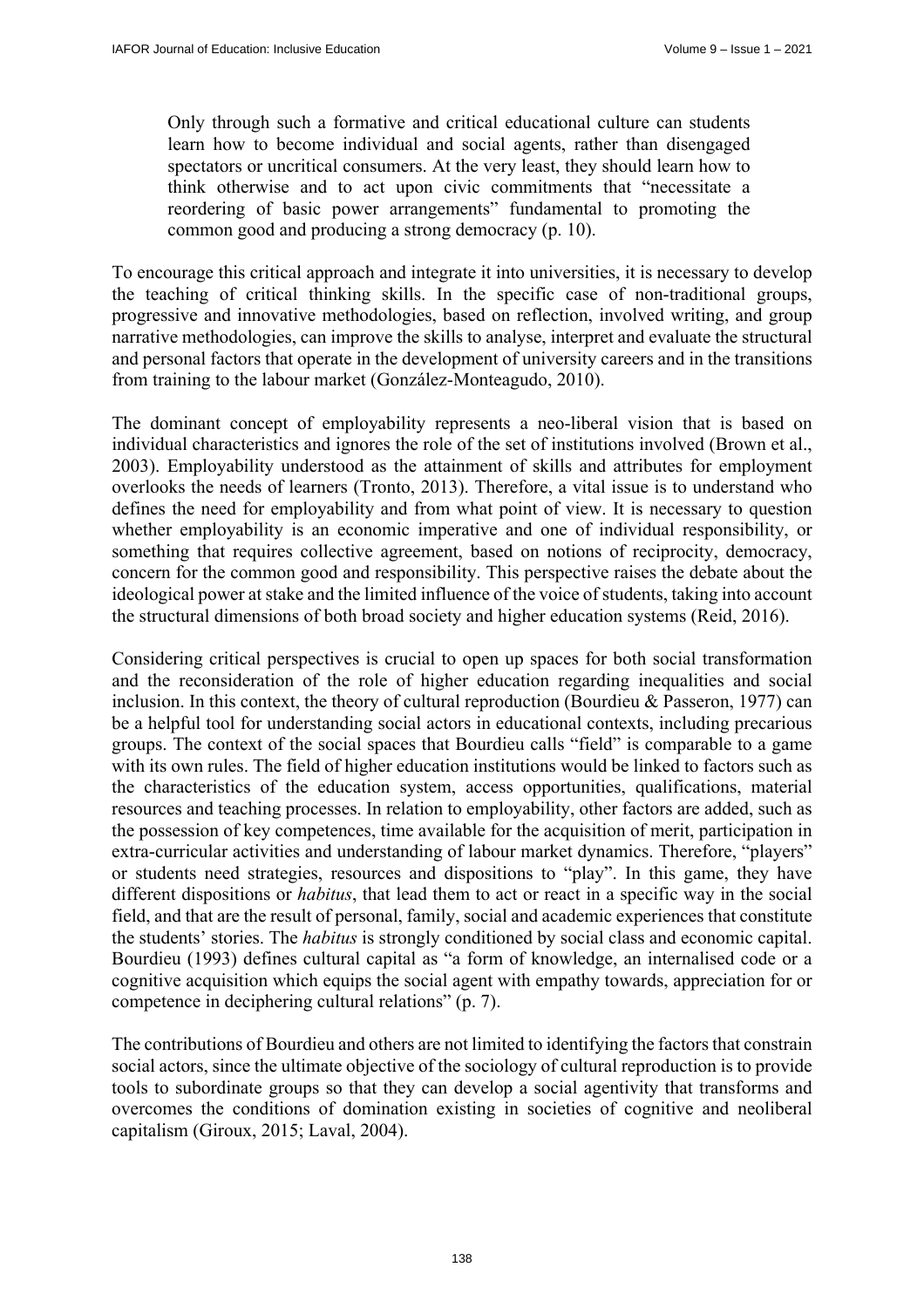# **Purpose of the Study**

This study set out to understand the development of employability at the university level and its impact on non-traditional students. To do this, the following objectives were employed:

- To identify the employability approach developed by the university, based on the opinions of students, managers and teachers.
- To understand the influence on non-traditional students of the employability policies and practices developed by the university.
- To analyse the development of the university's employability, concerning its democratic mission.

# **Methodology**

A qualitative and interdisciplinary approach has been used to analyse the university's approach to employability, the influence of employability measures on non-traditional students and the consistency of employability development with the university's democratic mission. The study was carried out in one of the Spanish public universities with the highest number of enrolments. This institution has a significant presence of non-traditional students and is located in southern Spain, the Spanish region with the greatest mismatch between supply and demand of highly qualified employment.

This is a biographical-narrative study (Elliott, 2005), which captures the richness of nontraditional students' experiences and the broader meanings of those experiences (Benson et al., 2010). This method allows us to delve into the complex interactions that people make day to day, in time and space, shaping their individual and social identities, constructing and reconstructing personal and social stories (Connelly & Clandinin, 1995).

# **Participants**

In-depth biographical interviews were conducted with 40 participants. Firstly, 23 students and graduates were interviewed, belonging to the different branches of knowledge (Health, Engineering and Architecture; Social and Legal Sciences, Arts and Humanities; and Sciences). These participants met one or more characteristics that define the profile of non-traditional students (adults; working-class and part-time students; people with dependent children; students with disabilities; people from immigrant origins or ethnic minorities; first-generation students; students from a family with low economic capital). A second group, composed of 17 participants from the same city were interviewed and included the following profiles: public and private employers, guidance and support service technicians, curriculum practice managers, and university professors working on the employability of their students.

Non-traditional students are not identified in Spanish universities, making it difficult to select them for the research interviews. Participants were invited using a purposive sampling method: the authors made an initial contact with those students and staff that they already knew, as well as through academic and social networks. Additionally, participants were also selected using the snowball sampling technique, inviting the already selected participants to identify further candidates. The search for participants was carried out until saturation was reached, which means that the information collected no longer contributed to deepening the analysis.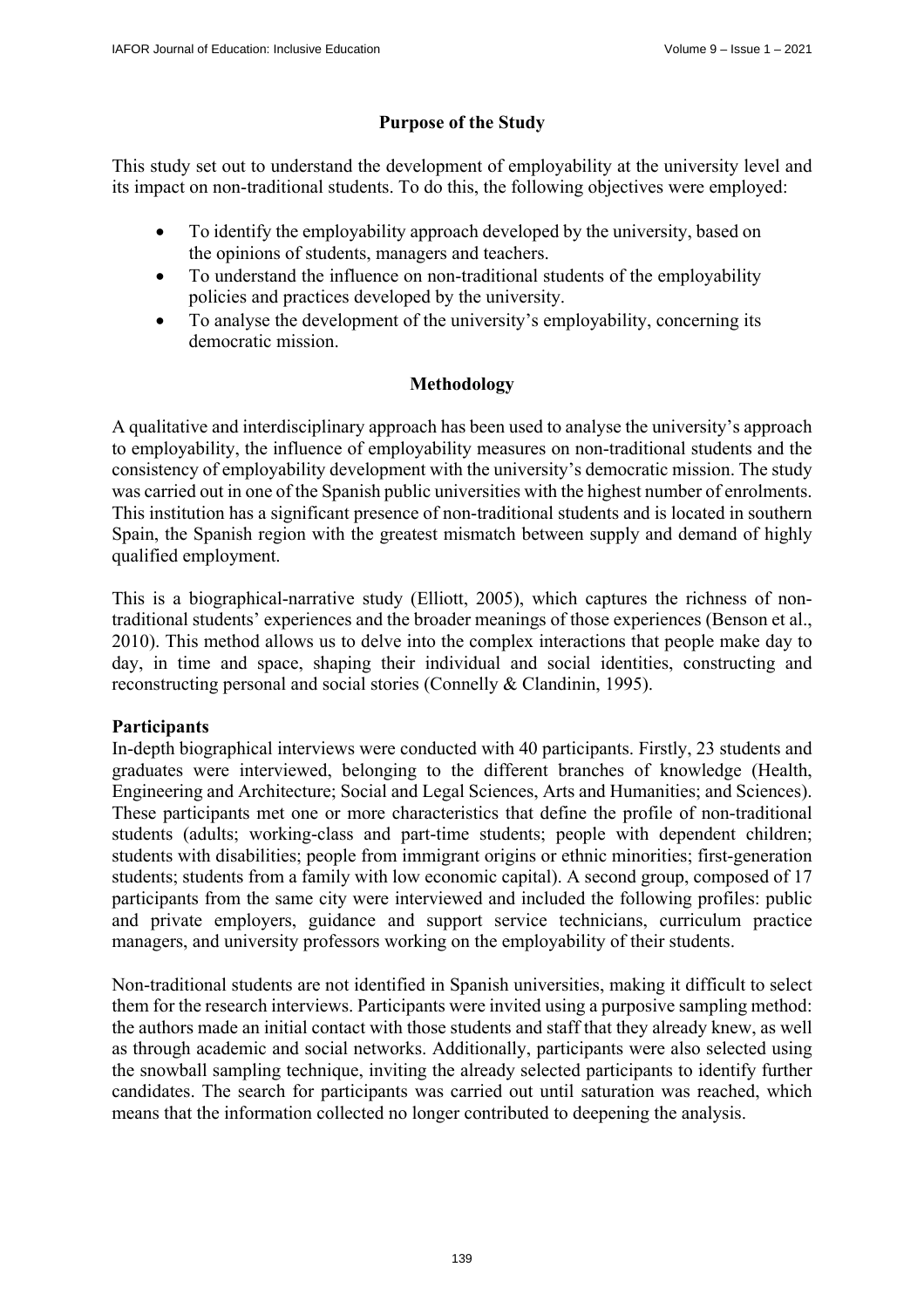## **Data Collection and Analysis**

In-depth biographical interviews were used to collect the data from students and graduates. An interview script was created following the model developed by González-Monteagudo (2010), addressing issues such as the social context of origin, academic and personal paths, and the transition to the labour market. Discussion in this article focuses on three key dimensions: experiences at university, university training, and employability at university. Semi-structured interviews were used for employers, curriculum practice managers and lecturers. The script, in this case, was focused on specific topics related to the research goals.

The analysis was carried out using two perspectives: deductive and inductive. The deductive approach consisted of identifying textual fragments related to the review of the literature. The inductive approach was based on the construction of emerging categories derived from the interview data. A qualitative analysis programme, NVivo 11 software, was used to organise, manipulate, classify, and analyse the data.

## **Ethics**

The study was conducted in compliance with ethical standards. Participants were informed about the purposes of the research and gave their consent to participate voluntarily. Their data is kept confidential, protecting their anonymity and privacy. The rights and integrity of the participants were guaranteed at all times (Erickson, 1986).

### **Results**

## **Employability Approach Developed by the University**

Several studies confirm the need to adapt university training to the needs of the labour market, providing its recipients with the necessary knowledge and skills (Walsh & Powell, 2018). In line with this, participating employers identified that the university must provide students with the necessary skills to respond to the needs of the market.

*And a university needs to be much closer to the real world of business to really start preparing students who really have what it takes.* (Gel, private employer, male).

According to Kascak et al. (2011), key skills have become mandatory elements in educational planning at all levels, essential to produce the human capital needed for the labour market. The testimony of Albert, university technical staff, reflects the relevance of this issue.

*...there are skills that are general, that we notice a lot that students lack. As soon as they join a work team, they have to know how to work in a team, they have to know how to adapt to a change. (...) When a company needs a trainee, rather than selecting them by degree, we will try to select them by competences* (Albert, university technical staff, male).

With this approach, students go through the process of transformation from "raw materials" to "finished products" (Pitan, 2017), which are presented to employers (Holmes, 2013), offering them the product they expect (Clarke, 2018). In the following quote, a teacher explains an activity they carry out in their subject to work on employability:

*...they have to offer themselves, to address the company to tell them what they can bring to the company (…). I think that this initiation to the professional side*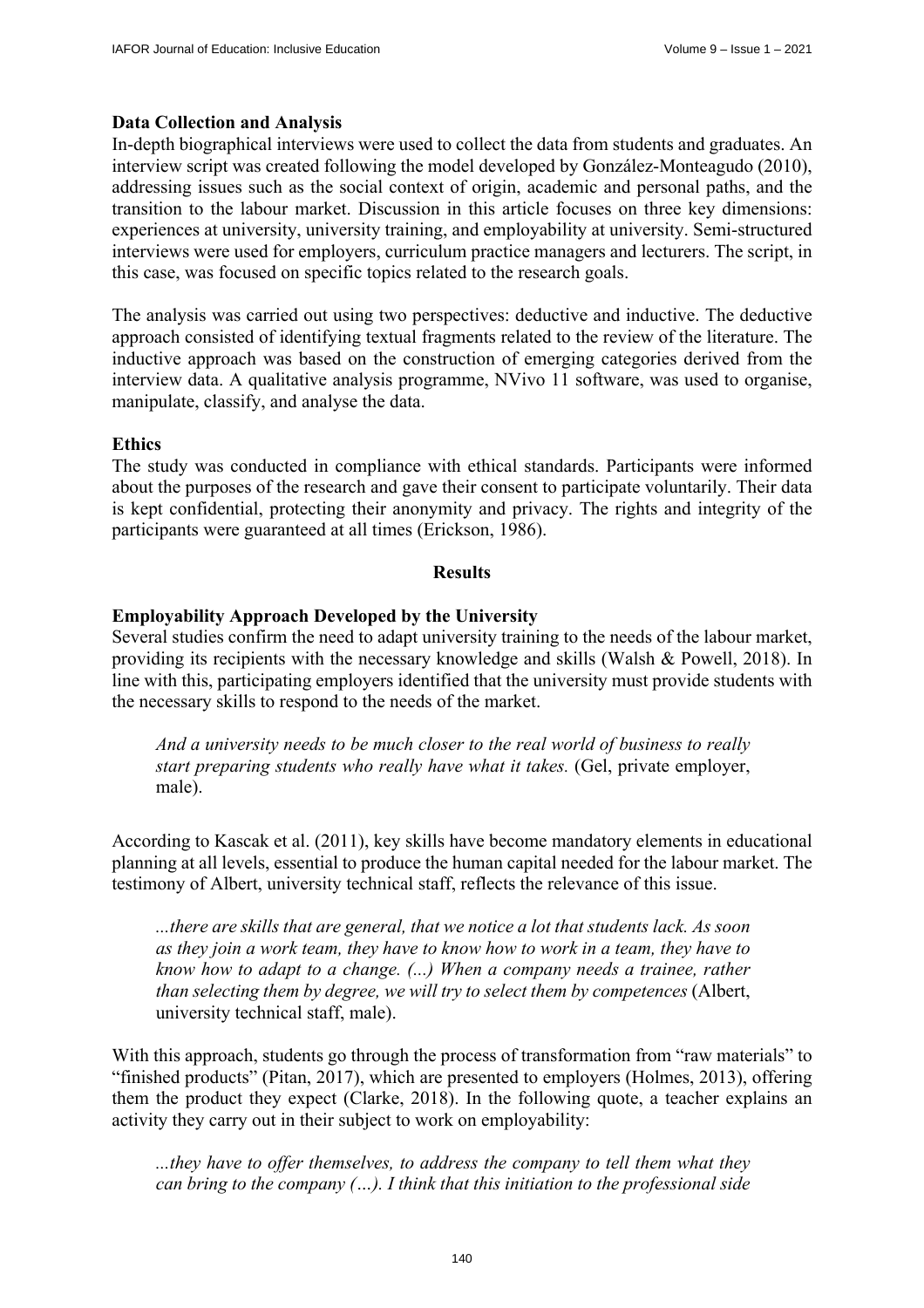*is crucial (...) that they look for a place, and that in this interview they prepare themselves well so that they give the best of themselves so that the employer does not say no to them; they cannot go with a no, they must prepare the first interview very well* (Debono, university professor, male).

Employability, understood as the acquisition of key competences, is an unrealistic approach and does not fully capture the complexity of preparation for work (Jackson, 2016), as it does not take into account the influence on the employment of individual characteristics, the impact of perceived employability or labour market factors (Clarke, 2018). Bourdieu (1988) argues that a student's responsiveness to employability is not merely a matter of skills of a particular type for employment, as it involves his or her social and educational history, cultural understanding and customs. If it is assumed a reductionist approach to employability based on a "toolbox" that students must acquire, the social dimension tends to be circumvented. In this way, issues of cultural capital and unequal power relations between individuals and groups are not taken into account (Kendall & French, 2018).

The dominant discourse on employability places the responsibility for maintaining employment on graduates as individuals (Veld et al., 2015). In individualising the social, all social problems and their effects are interpreted as individual errors, rooted in the lack of individual responsibility (Giroux, 2014). Employers, academics and university technical staff hold students responsible for improving their employability. Thus, university technical staff state that students should participate in extracurricular activities and be oriented for work before finishing their studies.

*A student has to know the services that his unit provides and maybe he has to spend some time to find out because there are many students who don't know that they have a career guidance service and they are missing out on many things (...) I would dare to tell you that students miss out on almost everything, in the sense that, man, they are focused on their studies* (Albert, university technical staff, male).

*We operate on demand; that is, until the time comes, I am not going to worry about moving around and seeing what services there are. I think that work should be done well before the last year to get my CV on track. If I don't look for a job orientation until the last year, maybe I haven't been doing volunteer work that would be of interest to me* (Cai, university technical staff, female).

Extracurricular initiatives can emphasise student responsibility to ensure the success of graduates (Burke et al., 2017). According to Bennett (2019), most employability enhancement activities offered at higher education institutions are extracurricular, tend to be unpopular and attract students who need them least.

# **The influence of Employability Measures on Non-Traditional Learners**

O'Connor and Bodicoat (2017) state that opportunities for graduates to improve their employability are not equally available to all. Indeed, students who are disadvantaged or who have low social, cultural and economic capital are not in a position to take advantage of such opportunities (Bathmaker et al., 2013).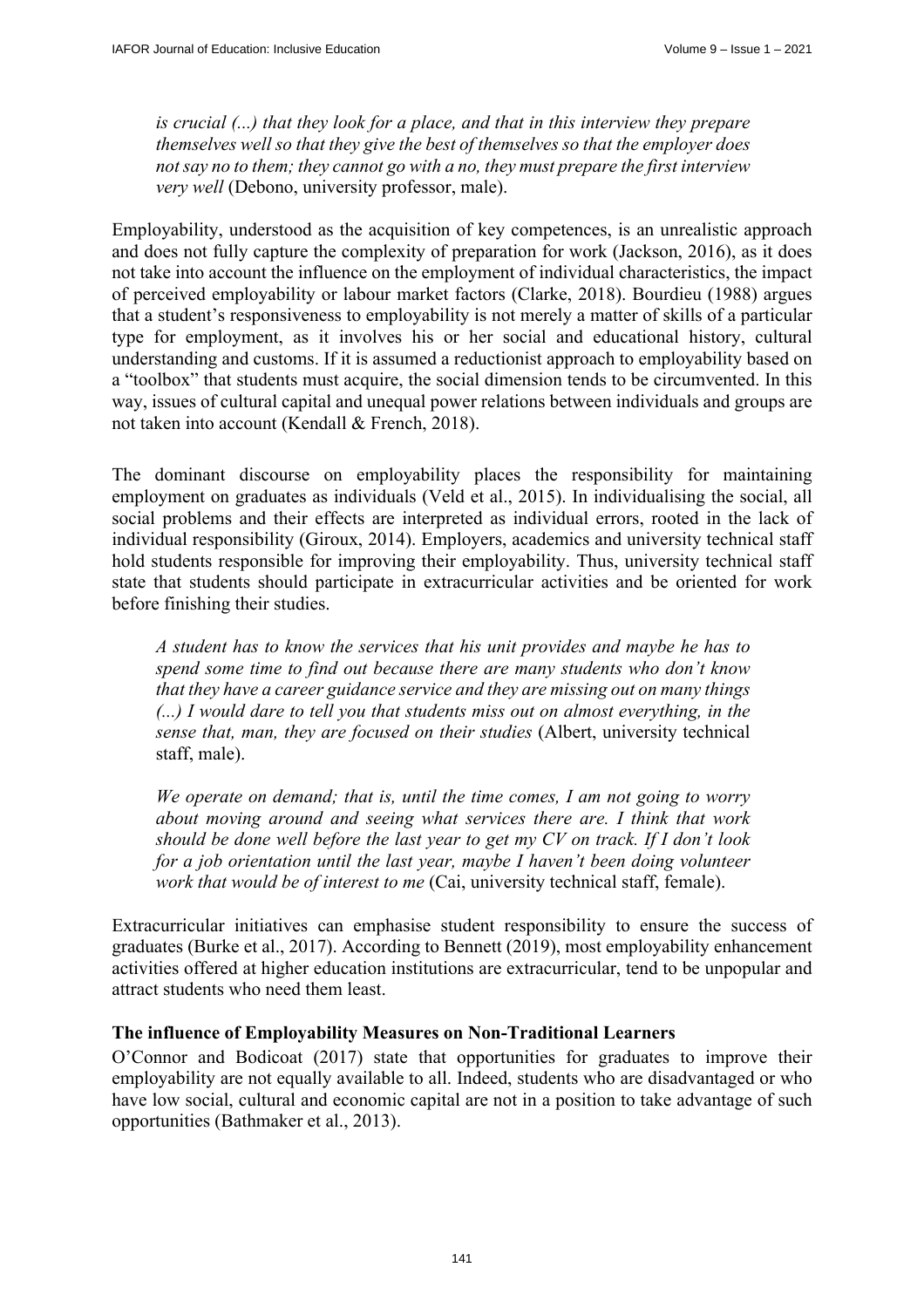The case of international mobility is illustrative. Universities call for international mobility placements to study at international universities. Stays abroad can confer a competitive advantage in the labour market (Zuhäl, 2015). However, non-traditional students may not take advantage of international mobility opportunities in the same way as their peers (Reid, 2016). Legna is a graduate with a dependant, and Gioser is a student with a physical mobility limitation. Both argue that they have encountered difficulties in undertaking an international mobility experience during their studies.

*The thing is that now, because of my family situation, it can't be; otherwise, I would have already left with an Erasmus, a year off learning language and new things. I would have left, I am very clear about it (...) my mother is already old, I don't have any siblings either, she is alone, she is sick, that is to say, I cannot leave her alone like that* (Legna, graduate, male).

*I didn't want to ask for it, because I didn't feel comfortable to do it (...) I took a long time to shower and dress a lot, to soap my head I couldn't raise my arms, I got tired (...) how can I go outside to depend on myself? In my house, there is always my mother or someone who can give you a hand, but going off by yourself? I didn't dare* (Gioser, student, male).

Some universities stipulate that students enrolled in bachelor's degrees must prove, before finishing their studies, that they have obtained a level of linguistic competence in a foreign language. One of the objectives of this measure is to promote employment among university graduates in the European labour market. Those who have family or work responsibilities have limited time to study the language during their studies, so they usually leave it until the end of their university career, often delaying the achievement of the degree. Adult students, who often enter the university system with a lower level of English, face many difficulties in acquiring this competence. Also, some students report that the cost of tuition, class attendance and examinations is a significant financial hardship.

 *If it is so compulsory for me, to get my degree, to have English, if it is as important as organic chemistry, put it in the same plan, in the curriculum. You put organic chemistry and B1 in English, but don't tell me "take your B1 and bring it from an academy" (...) to pay for all those things, I have to pull my savings* (Botico, student, male).

To carry out the curricular practices, the university establishes measures for students with special academic needs, to try to adjust to their needs. Most students say that these measures are essential. The employers interviewed consider that internships can be a positive measure for the insertion of non-traditional students, as they bring the business world closer to profiles that are more difficult to insert.

*They have a problem when they come in. Now, once they enter and are known, they usually have no problem again. That is to say, at the moment they have problems... "this one is Dominican, this one is from I don't know where, we'll see", but when you know him, and you see how he works, you see how he gets involved in that company, if there is work he's not going to miss it (Arte, private* employer and university teacher, male).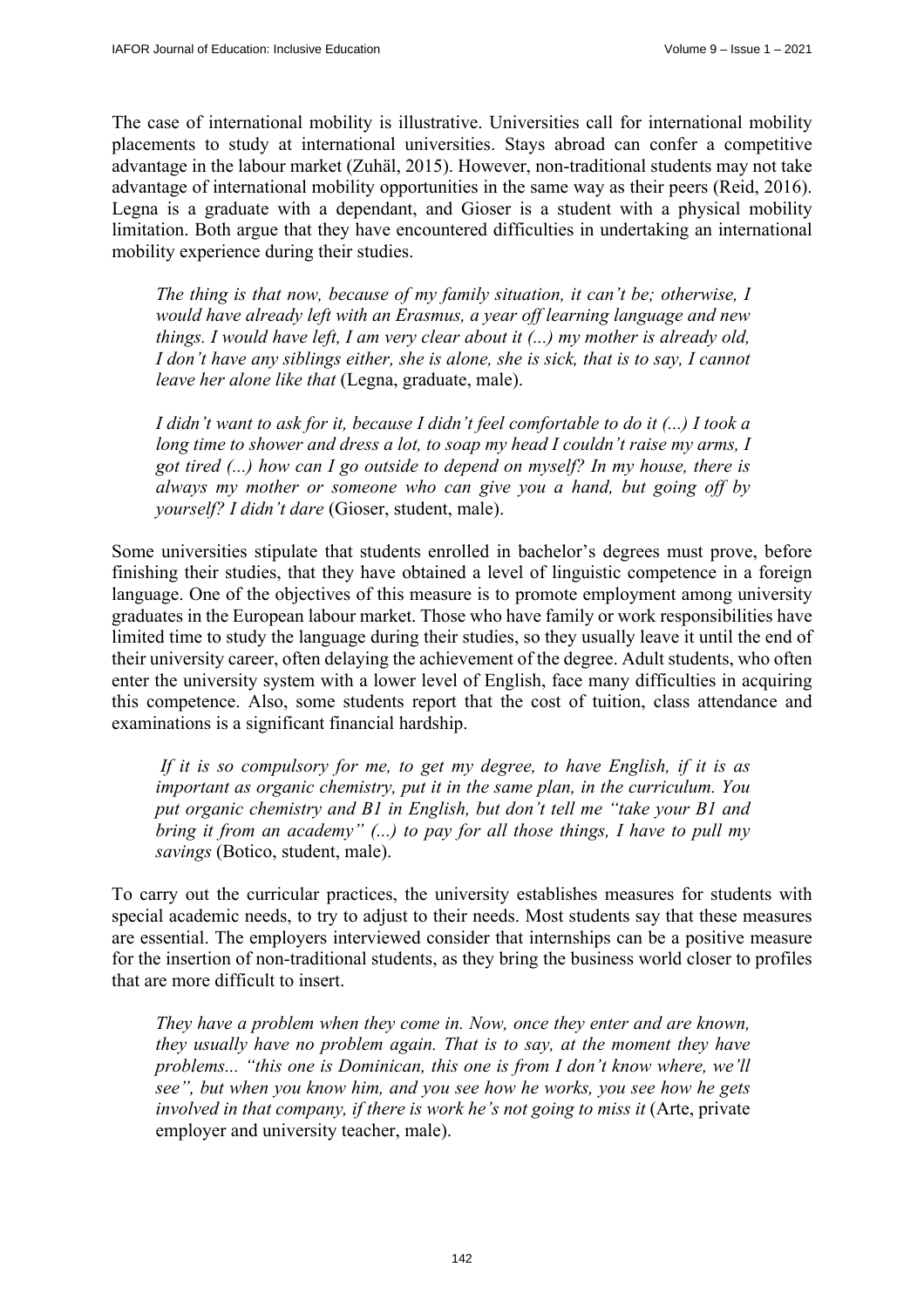As Tomlinson (2017) points out, the formal and informal experience at university can significantly improve students' employability. However, the literature shows that nontraditional students face financial pressures, family responsibilities and other significant study constraints (Reay et al., 2009), which result in more time constraints than traditional students (Devlin et al., 2012). In addition, non-traditional students have few opportunities to socialise or gain alternative social and cultural experiences (Crozier et al., 2008). Boti, an adult student, says that he has difficulty participating in such activities because of time constraints, as he combines work and study.

*I have not asked to participate in more things because of lack of time, because I come here in the afternoon, and in the morning I work. Besides, I've had to adapt my schedule, that's a tremendous story. I come in at a quarter to seven in the morning (...) so that I can leave at two or so so that I can be here at three. That way, for four years; and at the weekends, to study and prepare your work (Boti,* student, male).

Improving employability by focusing on extracurricular activities implies a deficit model that highlights the shortcomings of working-class students. It fails to recognise the structural constraints faced by the most disadvantaged and vulnerable students (O'Connor & Bodicoat, 2017).

### **The Development of Employability under the Democratic Mission of the University**

Universities are committed to economic goals and market interests which perpetuate inequities and fail to address the needs of diverse student groups (Apple, 2005; Wilderson III, 2012). While some participants argued that the functions of the university should be above the needs of the market, they made no mention of an approach to employability that takes into account factors such as social class, gender or ethnicity.

*... to train people for the productive system, no, no. The university has to be above that. The productive system, what companies need, depends on factors and policies that do not necessarily coincide with the politics of what we do at University* (Popy, university technical staff, male).

The concept of meritocracy is detrimental to non-traditional students (Gibson, 2015), obscuring that opportunities for graduates to improve their employability are not equally available to all. There is evidence that inequality in higher education persists for many students after graduation (Finnegan et al., 2014; Pitman et al., 2019), suggesting that inequalities found in universities are reproduced in the labour market. According to Martínez (2013), higher education institutions must avoid competitive efficiency and discriminatory academic excellence, more typical of technocratic models that rely on assumptions of school meritocracy. Claudia is a recent graduate, who has taken courses and obtained accreditation for language skills to "fill out" her curriculum and be able to meet demands that respond to external interests. Her testimony also reflects the lack of professional objectives and a lack of meaning in her actions.

*Well, the truth is, I have no idea. I know that this year I've been studying English, I've been taking courses to "fill in", so to speak, my CV, but I don't exactly know what to do* (Claudia, graduate, female).

Sanders-McDonagh and Davis (2018) confirm that radical pedagogies increase students' critical skills, personal awareness, knowledge and confidence, enabling them to perform better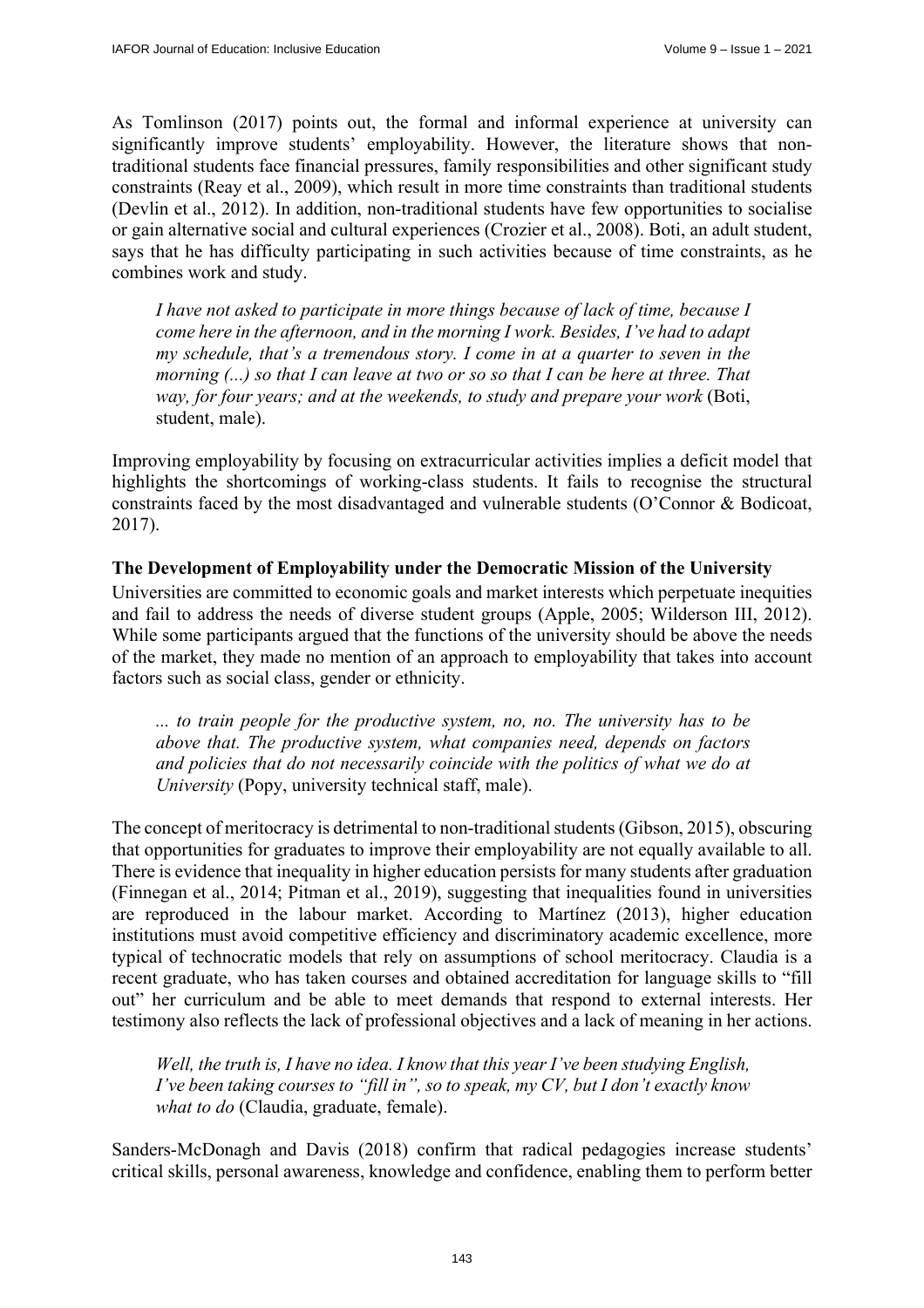in the academy and the labour market. The university can promote the reflection of individuals on their past life experiences and their impact on the present self, with the awareness of class and gender inequalities as "being different", as well as reflection on their future self and its transformations (O'Neill et al., 2018). Non-traditional students have stories that reflect the exclusion and invisibility they have suffered:

*I come from X [the neighbourhood with the highest poverty rate in the city], I live there, my parents are from there (...) People studied knowing that the normal thing was to have a career, but I studied knowing that it was the abnormal thing (...) it is strange that you, being a woman, being a Roma, and from a marginal neighbourhood, it is strange that you are intelligent and you like science* (Lore, graduate, female)

For Freire (2009), education as a political project of freedom is key the oppressed developing a discourse free from the domination of their cultural heritage, while for Giroux (2014), critical thinking is the backbone of true democracy. Sanders-McDonagh and Davis (2018) argue that critical pedagogies work to disrupt the neoliberal narrative and help correct the persistent inequalities faced by non-traditional students. In this context, innovative and progressive teaching methods are crucial. The students interviewed emphasised the need to carry out activities that encourage reflection and participation, as they consider that these activities have been very scarce during their training. For example, Alejandro describes a good practice of a philosophy class, in which students develop an active role in their learning, favouring critical thinking and involvement:

*The speaker gives his or her vision of these texts, and then there is a round table discussion around what is going to be talked about so that the speaker becomes one more of the classroom. A little bit we distort the idea of teacher-student, that hierarchy that is sometimes unfavourable to education (...) philosophy can be given in a different way to how it is usually given at university* (Alejandro, student, male).

Botico states that, during his time at the university, he has never engaged in debates or perceived the values traditionally associated with this institution.

*What there is a lot of books, notes, slides; but I have not seen the values that are traditionally associated with the university, I have never seen them encourage a debate, not only on the political issue but on the very subject of our work as a pharmacist* (Botico, student, male).

### **Conclusion**

The purpose of this study has been to understand the development of employability at the university level and its impact on non-traditional students. This has included identifying the approach to employability developed by the university. Employers and university staff believe that education must adapt to evolution and change caused by market dynamics through human capital formation (Walsh & Powell 2018). Employers and university staff consider that the university has shortcomings in this respect. To address this situation, they propose the development of policies and practices to improve relations between universities and the labour market. According to Jackson (2016) and Kendall and French (2018), employability, understood as the acquisition of key competences, does not fully capture the complexity of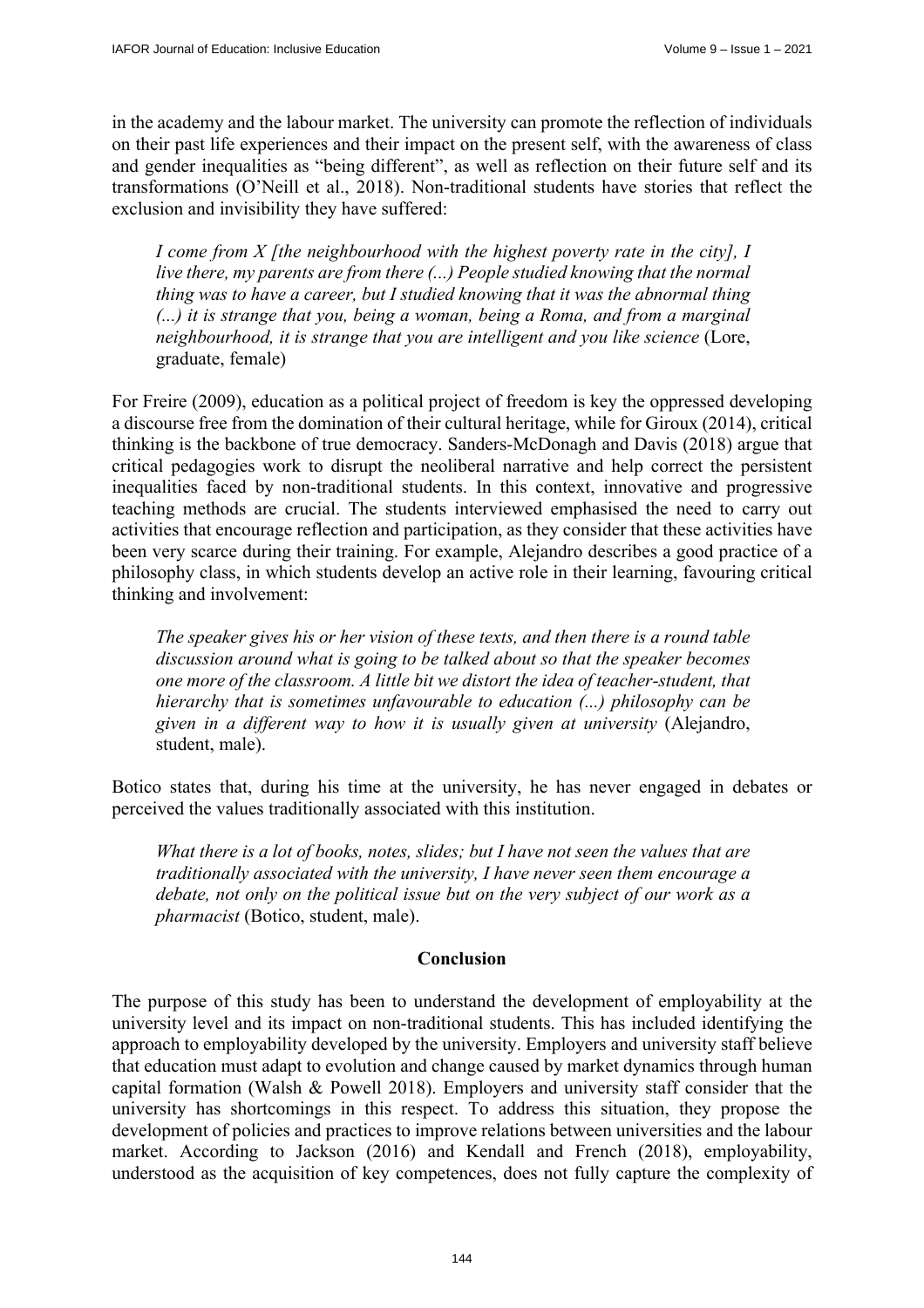preparation for work and eludes the social dimension, issues of cultural capital and unequal power relations between individuals and groups.

The employers interviewed put the responsibility for access to employment on the university graduates themselves. This is consistent with the contributions of Veld et al. (2015) and Giroux (2014). Of particular relevance is the participation in extracurricular activities, following the "rules of the game" and the meritocracy present in the labour market. Thus, non-traditional students must commit themselves to an organisational plan that responds to external interests, with those who do not understand or respond to these rules being considered guilty or problematic. This situation reflects the ideological power at stake and the limited role of students (Reid, 2016). Furthermore, according to O'Connor and Bodicoat (2017), basing improved employability on extracurricular activities is reduced to a deficit model of what working-class students lack and does not recognise the structural limitations faced by those less advantaged.

This research has further sought to understand the influence of employability measures on nontraditional students. These students often face financial pressures and family and work responsibilities that make it difficult for them to participate in the activities offered by the university, thus placing them in a precarious position in today's labour market. Therefore, opportunities for students to improve their employability, such as international mobility experiences or language proficiency accreditation, are not equally available to all.

Internships can be a measure for the insertion of non-traditional students, being important to establish internships in all degrees and to dispose of indicators that guarantee their quality. The university has established measures aimed at alleviating the difficulties encountered by nontraditional students, such as having priority in the choice of the internship centre or adaptations for obtaining linguistic competence. However, the development of employability should not be limited to such measures and should recognise the power relations in which it is embedded.

Lastly, it was analysed the development of the university's employability according to its democratic mission. The participants recognised that the role of the university must go beyond the demands of the market. However, they do not refer to the influence of social factors, individual characteristics or unequal power relations on the employment outcomes of graduates (Clarke, 2018; Kendall & French, 2018). This reflects a market-oriented concept of employability and the fact that issues related to social inclusion are overlooked in debates on employability. Non-traditional students are disadvantaged if universities perpetuate the meritocracy of labour market dynamics. Institutions would inadvertently reproduce social inequalities if they respond only to economic objectives above any mission as a democratic public sphere.

Non-traditional students often try to "fill in" their curricula by adapting to ideals of meritocracy and competitiveness prevailing in the labour market without attributing meaning to their actions. Thus, students reflect a lack of sense of agency, confidence and self-awareness. The attitude of critical thinking necessary for a truly democratic society is often not promoted at University (Giroux, 2014). Too often it does not offer a space for debate and for promoting self-reflection on life experiences, the influence of context of origin, class and gender inequalities on present and future "self". These practices foster students' critical skills, selfmanagement of their own lives, and help correct the inequalities that non-traditional students face (Martínez, 2013; O'Neill et al., 2018; Sanders-McDonagh & Davis, 2018).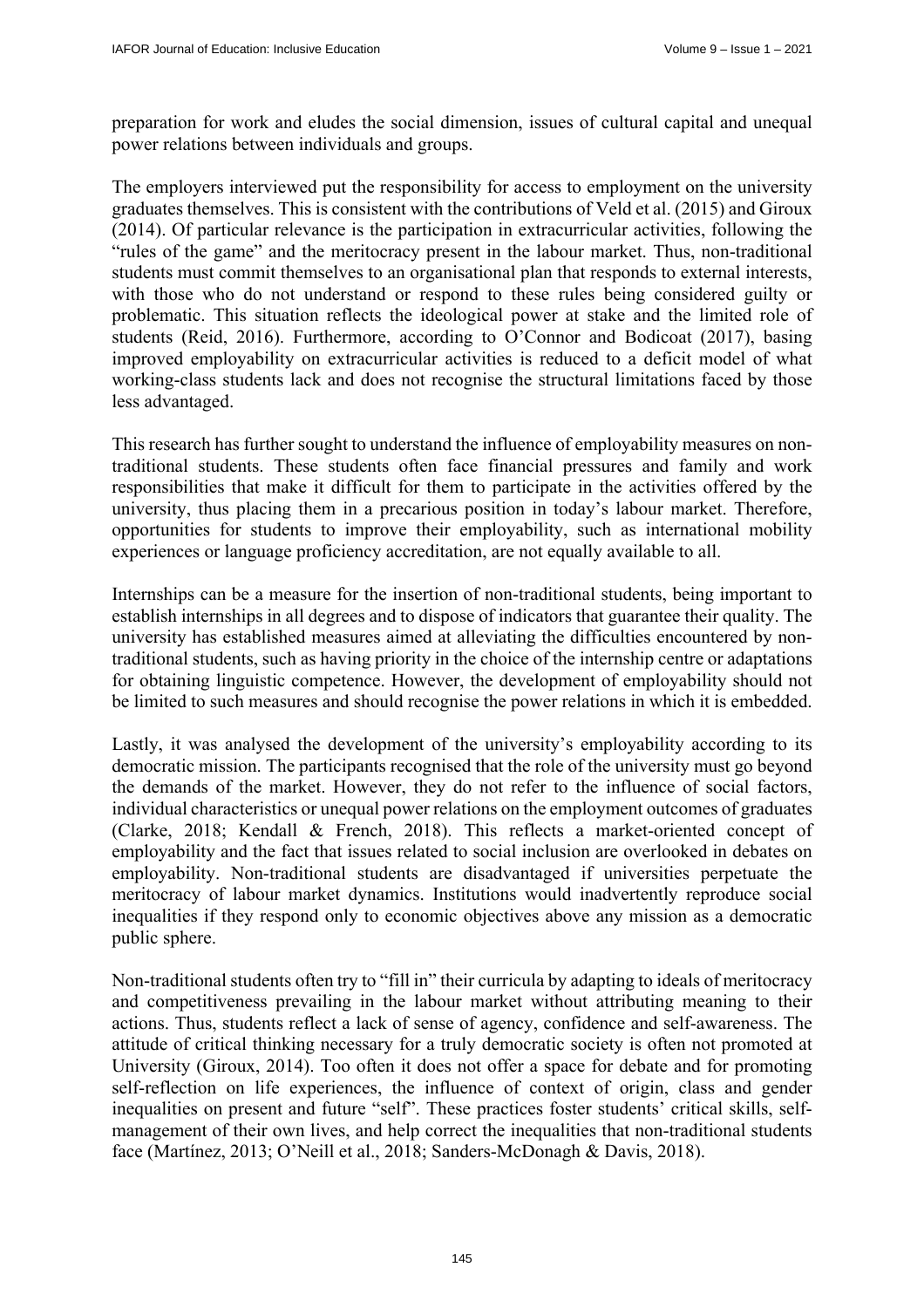Neo-liberalism permeates the current political, economic and social project of our societies, so the inequality it causes transcends the field of action of universities. Reducing this influence would be a much more global political task. Nevertheless, it is fair to recognise that the measures being taken in institutions to respond to non-traditional students help to resolve specific barriers for those students, always within neoliberal frameworks.

The dominant concept of employability represents a neo-liberal version (Brown et al., 2003) that assumes subtle mechanisms of exclusion and prevents true inclusion. It is necessary to reconfigure this concept and apply an alternative lens that makes visible the power relations at stake. If universities are to have a social impact and prosper as inclusive institutions, they must promote practices that are in line with their democratic mission. Consequently, in the words of Freire (2009), critical pedagogy must be understood as a practice of freedom, for the awareness and liberation of the oppressed. In this way, students can learn to become individual and social agents and, in doing so, help to correct persistent inequalities.

This research has some limitations. One of them is the difficulty to get the employers' responses go beyond political correctness and describe their companies' actual practices, when dealing with non-traditional graduates. In this sense, cross-checks (Bogdan & Taylor, 1975) have been used to ensure the greatest possible sincerity in the responses. In addition, the study is based on interviews from one single university in Spain, which make it difficult to generalise based on the findings. However, the opinions and experiences presented in this paper may be transferable to other similar contexts, considering two complementary dimensions. On the one hand, neoliberal policies are having an increasing impact on many institutions and national governments worldwide, so the findings of this study could be useful in national and international debates on higher education. On the other hand, contrasting the opinions of students/graduates with those of employers/staff can help to better understand the problem of the employability of non-traditional students and assess the existing challenges to their full inclusion.

### **Acknowledgments**

Study carried out as part of the EMPLOY project, Improving the employability of nontraditional students in higher education, funded by the Erasmus+ Key Action 2 Programme (Ref. 2014-1-UK01-KA203-001842). The information and perspectives provided in this article reflect only the authors' views, not the official opinion of the European Union. Neither the institutions nor the individuals of the European Union can be held responsible for the views expressed in this text.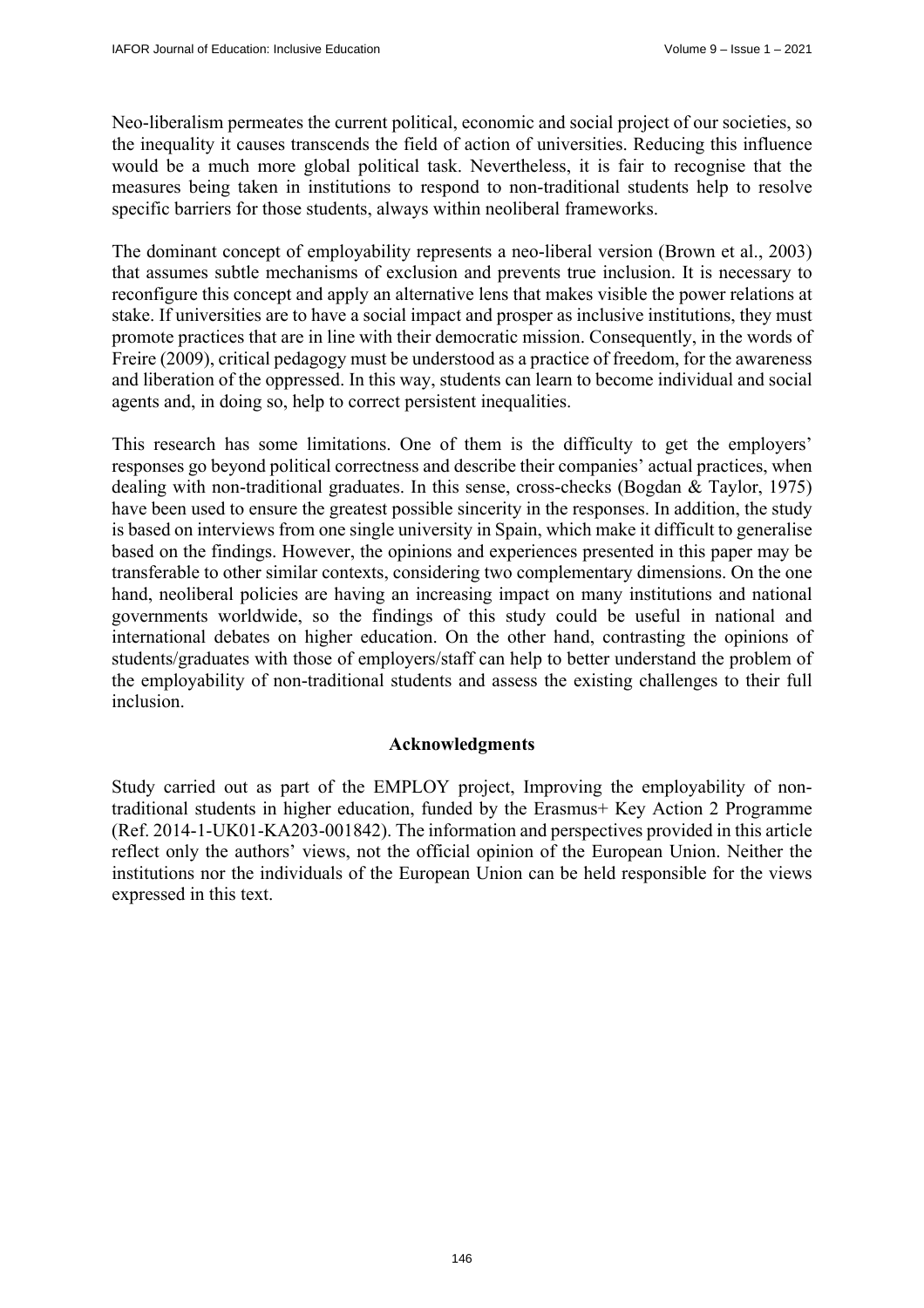## **References**

- Apple, M. (2001). *Educating the "right" way: Markets, standards, god, and inequality.* Routledge Falmer.
- Apple, M. (2005). Doing things the "right" way: legitimating educational inequalities in conservative times*. Educational Review, 57*(3), 271–293. [https:// doi.org/10.1080/00131910500149002](https://doi.org/10.1080/00131910500149002)
- Bathmaker, A. M., Ingram, N., & Waller, R. (2013). Higher education, social class and the mobilisation of capitals: recognising and playing the game. *British Journal of Sociology of Education, 34*(5-6), 723–743. <https://doi.org/10.1080/01425692.2013.816041>
- Becker, G. (1993). *Human capital: theoretical and empirical analysis with special reference to education (3rd ed.).* Chicago University Press.
- Bennett, D. (2019). Graduate employability and higher education: Past, present and future. *HERDSA Review of Higher Education, 5,* 31–61. <http://www.herdsa.org.au/herdsa-review-higher-education-vol-5/31-61>
- Benson, R., Hewitt, L., Heagney, M., Devos, A., & Crosling, G. (2010). Diverse pathways into higher education: Using students' stories to identify transformative experiences. *Australian Journal of Adult Learning, 50*(1), 26–54.
- Bogdan, R., & Taylor, S.J. (1975). *Introduction to qualitative research methods*. John Wiley.
- Bourdieu, P. (1988). *Homo academicus.* Polity Press.
- Bourdieu, P. (1993). *The field of cultural production: Essays on art and literature.* Polity Press.
- Bourdieu, P., & Passeron, J. (1977). *Reproduction in education, society and culture*. Sage.
- Brown, P., & Hesketh, A. (2004). *The mismanagement of talent: employability and jobs in the knowledge economy.* Oxford University Press.
- Brown, P., Hesketh, A., & Wiliams, S. (2003). Employability in a knowledge-driven economy. *Journal of Education and Work, 16*(2), 107–26. <https://doi.org/10.1080/1363908032000070648>
- Burke, C., Scurry, T., Blenkinsopp, J., & Graley, K. (2017). Critical perspectives on graduate employability. In M. Tomlinson & L. Holmes (Eds.), *Graduate employability in context* (pp. 87–107). Palgrave Macmillan. <https://doi.org/10.1057/978-1-137-57168-7>
- Clarke, M. (2018). Rethinking graduate employability: the role of capital, individual attributes and context. *Studies in Higher Education, 43*(11), 1923–1937. <https://doi.org/10.1080/03075079.2017.1294152>
- Connelly, M., & Clandinin, J. (1995). Relatos de experiencia e investigación narrativa [Stories of experience and narrative research]. In J. Larrosa et al. (Eds.), *Déjame que te cuente. Ensayos sobre narrativa y educación* [Let me tell you. Essays on narrative and education] (pp.11–59). Laertes.
- Corbett, A. (2008). The role of higher education for human and social development in Europe. In GUNI (Ed.), *Higher education in the world 3. Higher education: New challenges and emerging roles for human and social development* (pp. 240–252). Palgrave Macmillan.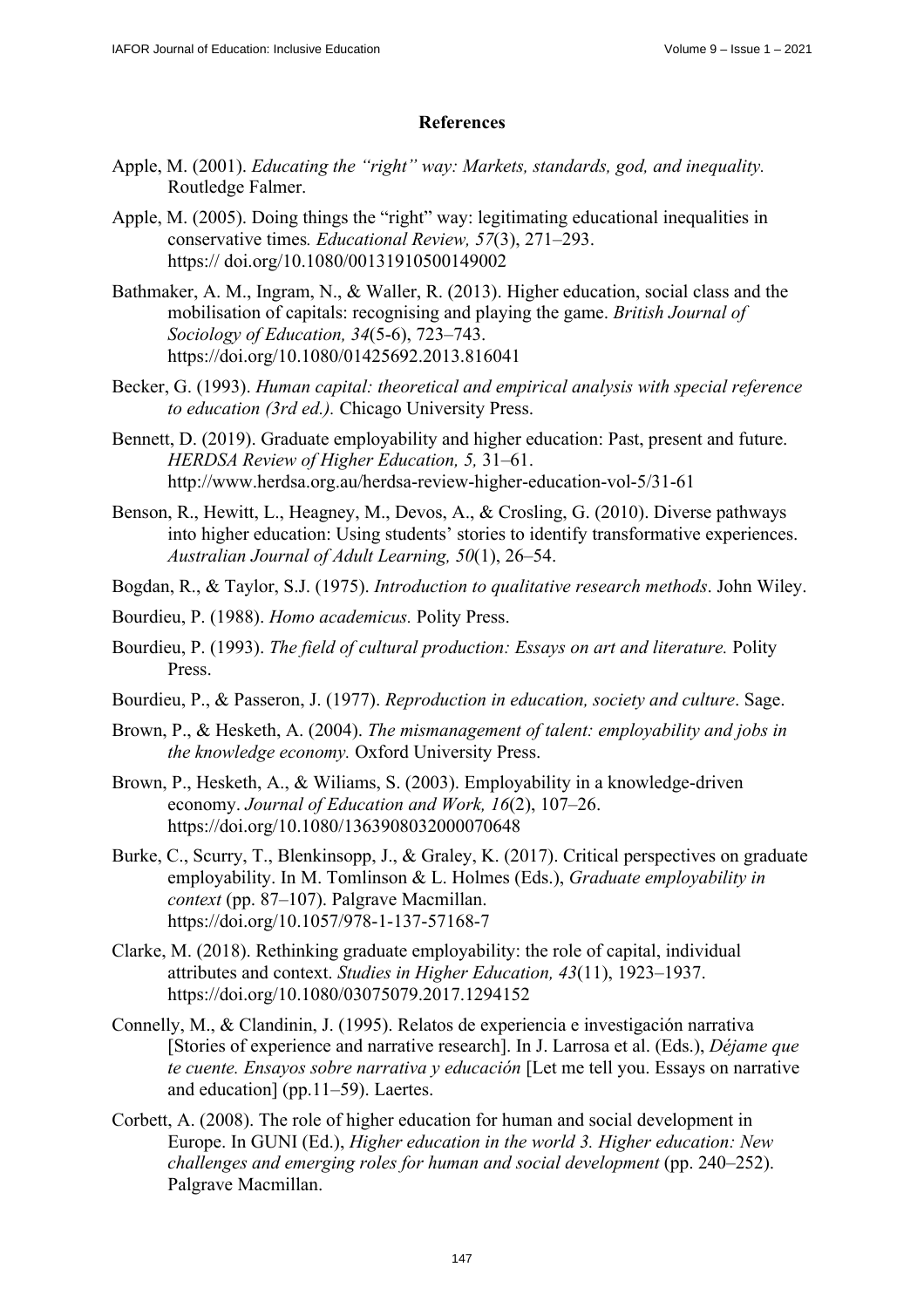- Crosling, G., Thomas L., & Heagney, M. (2008). *Improving student retention in higher education. The role of teaching and learning*. Routledge. <https://doi.org/10.4324/9780203935453>
- Crozier, G., Reay, D., Clayton, J., Colliander, L., & Grinstead, J. (2008). Different strokes for different folks: Diverse students in diverse institutions - Experiences of higher education. *Research Papers in Education, 23*, 167–177. <https://doi.org/10.1080/02671520802048703>
- Devlin, M., Kift, S., Nelson, K., Smith, L., & McKay, J. (2012). *Effective teaching and support of students from low socioeconomic status backgrounds: Resources for Australian higher education.* Department of Industry, Innovation, Science, Research and Tertiary Education. <http://www.lowses.edu.au/assets/ALTC%20LSES%20Final%20Report%202012.pdf>
- Dubet, F. (2011). *Repensar la justicia social: contra el mito de la igualdad de oportunidades*  [Rethinking social justice: countering the myth of equal opportunities]. Siglo XXI.
- Elliott, J. (2005). *Using narrative in social research. Qualitative and quantitative approaches*. Sage.<https://doi.org/10.4135/9780857020246>
- Erickson, F. (1986). Qualitative methods in research on teaching. In M. Wittrock (Ed.), *Handbook of research on teaching* (pp. 119–161). MacMillan.
- European Commission/EACEA/Eurydice. (2014). *Modernisation of higher education in Europe: Access, retention and employability 2014. Eurydice report.* Publications Office of the European Union.<https://doi.org/10.2797/72146>
- European Higher Education Area (EHEA). (2007, May 18). *Towards the European Higher Education Area: responding to challenges in a globalised world* [London Communiqué]. [http://www.ehea.info/media.ehea.info/file/2007\\_London/69/7/2007\\_London\\_Commu](http://www.ehea.info/media.ehea.info/file/2007_London/69/7/2007_London_Commu) nique\_English\_588697.pdf
- Finnegan, F., Merrill, B., & Thunborg, C. (Eds.) (2014). *Student voices on inequalities in European higher education. Challenges for theory, policy and practice in a time of change.* Routledge. <https://doi.org/10.4324/9780203526088>
- Freire, P. (2009). *La educación como práctica de la libertad* [Education as the practice of freedom]*.* Siglo XXI.
- Gibson, S. (2015). When rights are not enough: What is? Moving towards new pedagogy for inclusive education within UK universities. *International Journal of Inclusive Education, 19*(8), 875–886.<https://doi.org/10.1080/13603116.2015.1015177>
- Giroux, H. A. (2014). *Neoliberalism's war on higher education.* Haymarket Books.
- Giroux, H. A. (2015). Democracy in crisis, the specter of authoritarianism, and the future of higher education. *Journal of Critical Scholarship on Higher Education and Student Affairs*, *1*(1), 101–113. <https://ecommons.luc.edu/jcshesa/vol1/iss1/7>
- Giroux, H. A. (2016). La educación superior y las políticas de ruptura [Higher education and the politics of rupture]. *Revista Entramados- Educación y Sociedad, 3*, 15 – 26.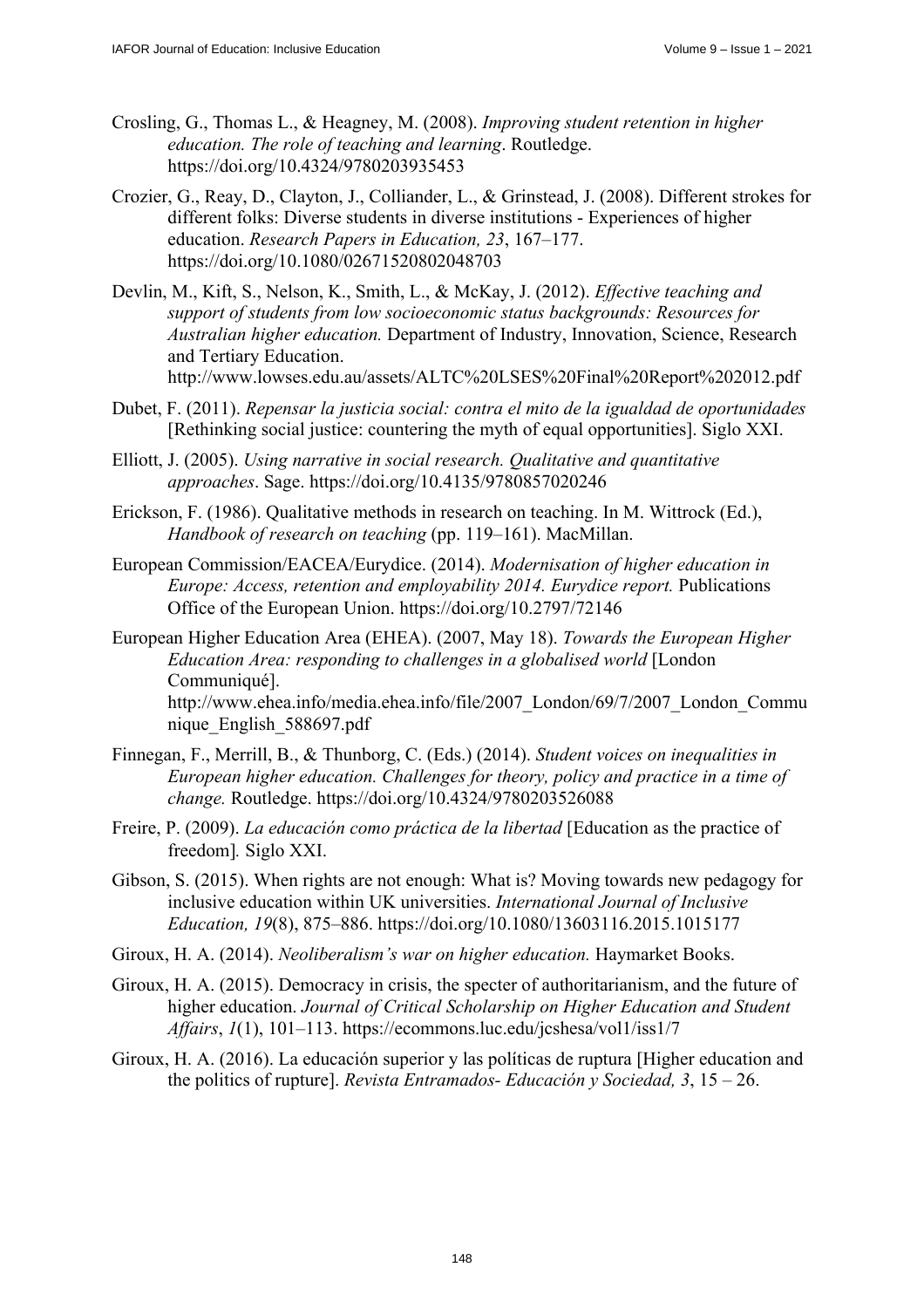- González-Monteagudo, J. (2010). Biografía, identidad y aprendizaje en estudiantes universitarios no tradicionales. Estudio de caso de una mujer trabajadora [Biography, identity and learning in non-traditional university students. A case study of a working woman]. *Profesorado. Revista de Currículum y Formación del Profesorado*, *14*(3), 131–147. <http://www.ugr.es/local/recfpro/rev143ART9.pdf>
- Hauschildt, K., Gwosc, C., Schirmer, H., & Cras, F. (2019). (2019). *The social dimension of student life in the European Higher Education Area in 2019.* Eurostudent VII.
- Hernández-Carrera, R. M., Padilla-Carmona, M. T., & González-Monteagudo, J. (2020). La empleabilidad y su mejora como reto de las universidades europeas. Un estudio comparativo de estudiantes no tradicionales [Employability and its improvement as a challenge for European universities. A comparative study of non-traditional students]. *Revista Latinoamericana de Educación Comparada, 11*(17), 95–110.
- Holmes, L. (2013). Competing perspectives on graduate employability: Possession, position or process? *Studies in Higher Education, 38*(4), 538–554. <https://doi.org/10.1080/03075079.2011.587140>
- Jackson, D. (2016). Re-conceptualising graduate employability: the importance of preprofessional identity. *Higher Education Research & Development, 35*(5), 925–939. <https://doi.org/10.1080/07294360.2016.1139551>
- Kascak, O., Pupala, B., & Petrova, Z. (2011). Humanism and autonomy in the neoliberal reform of teacher training. *Education, Knowledge & Economy,* 5(1–2), 71–88. <https://doi.org/10.1080/17496896.2011.574508>
- Kendall, A., & French, A. (2018). Rethinking employability with a literacies lens. From skills to practices, from tool-kits to ethnography. *Higher Education, Skills and Work-Based Learning*, 8(2), 164–178. <https://doi.org/10.1108/HESWBL-09-2017-0055>
- Laval, C. (2004). *La escuela no es una empresa. El ataque neoliberal a la enseñanza pública*  [School is not a business. The neoliberal attack on public education]. Paidós Ibérica.
- Martínez, F.M. (2013). *Educación, neoliberalismo y justicia social. Una revisión crítica del desarrollo humano desde la Carta de la Tierra y la economía* social [Education, neoliberalism and social justice. A critical review of human development from the Earth Charter and the social economy]. Pirámide.
- Moreau, M.P., & Leathwood, C. (2006). Graduate's employment and the discourse of employability: a critical analysis. *Journal of Education and Work, 19*(4), 305–324. <https://doi.org/10.1080/13639080600867083>
- O'Connor, H., & Bodicoat, M. (2017). Exploitation or opportunity? Student perceptions of internships in enhancing employability skills. *British Journal of Sociology of Education, 38*(4), 435–449.<https://doi.org/10.1080/01425692.2015.1113855>
- O'Neill, J., Merrill, B., Finnegan F., & Revers, S. (2018). Intersecção das desigualdades no ensino superior: teorização de classe e género através de uma perspetiva feminista e o olhar de Bourdieu [Intersecting inequalities in higher education: Theorising class and gender through a feminist and Bourdieusian lens]. In A. Fragoso & S.T. Valadas. (Ed.), *Estudantes não-tradicionais no ensino superior* [Non-traditional students in higher education] (pp. 79–98). CINEP.
- Pitan, O.S. (2017). Graduate employees' generic skills and training needs. *Higher Education*, *Skills and Work-Based Learning, 7*(3), 290–303. [https://doi.org/10.1108/HESWBL-](https://doi.org/10.1108/HESWBL-04-2017-0026)[04-2017-0026](https://doi.org/10.1108/HESWBL-04-2017-0026)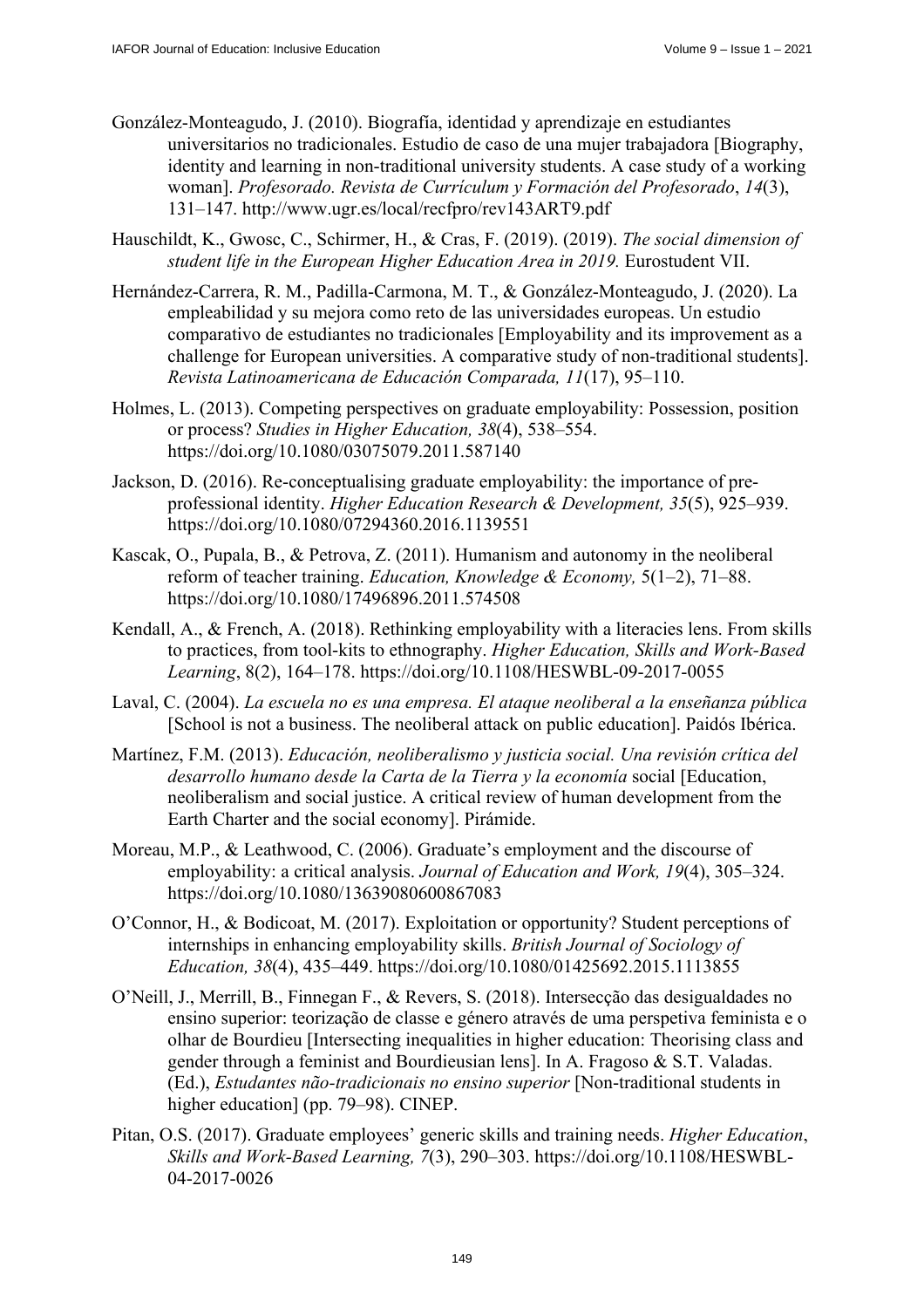- Pitman, T., Roberts, L., Bennett, D., & Richardson, S. (2019). An Australian study of graduate outcomes for disadvantaged students. *Journal of Further and Higher Education, 43*(1), 45–57.<https://doi.org/10.1080/0309877X.2017.1349895>
- Purcell, K., Wilton, N., & Elias, P. (2007). Hard lessons for life-long learners? Age and experience in the graduate labour market. *Higher Education Quarterly, 61*(1), 57–82. <https://doi.org/10.1111/j.1468-2273.2006.00338.x>
- Reay, D., Crozier, G., & Clayton, J. (2009). 'Fitting in' or 'standing out': Working-class students in UK higher education. *British Educational Research Journal, 32*(1), 1–19. <https://doi.org/10.1080/01411920902878925>
- Reid, J. (2016). Redefining "employability" as something to be achieved: Utilising Tronto's conceptual framework of care to refocus the debate. *Higher Education, Skills and Work-Based Learning*, 6(1), 55–68.<http://doi.org/10.1108/HESWBL-02-2015-0005>
- Sanders-McDonagh, E., & Davis, C. (2018). Resisting neoliberal policies in UK higher education: Exploring the impact of critical pedagogies on non-traditional students in a post-1992 university. *Education, Citizenship and Social Justice*, *13*(3), 217–228. <https://doi.org/10.1177/1746197918793061>
- Stiglitz, J. (2006). *Making globalisation work.* W. W. Norton & Company.
- Tomlinson, M. (2017). Conceptions of the value of higher education in a measured market. *Higher Education, 74*(4), 711–727.<https://doi.org/doi:10.1007/s10734-017-0165-6>
- Torres, J. (2016). *Economía para no dejarse engañar por los economistas* [Economics not to be fooled by the economists]. Deusto.
- Tronto, J. C. (2013). *Caring democracy: Markets, equality and justice.* University Press.
- Valadas, S., Paulos L., & Revers, S. (2018). A transição de estudantes não-tradicionais para o mercado de trabalho: género, idade, experiência e insegurança [The transition of nontraditional students to the labor market: gender, age, experience and insecurity]. In A. Fragoso & S.T. Valadas. (Ed.), *Estudantes não-tradicionais no ensino superior* [Nontraditional students in higher education] (pp. 275–296). CINEP.
- Vallina, B. (2014). Educación y neoliberalismo: capital humano, políticas públicas y sistema de enseñanza [Education and neoliberalism: human capital, public policies and the education system]. *La balsa de piedra: revista de teoría y geoestrategia iberoamericana y mediterránea,* 6.
- Veld, M., Semeijn, J., & Van Vuuren, T. (2015). Enhancing perceived employability: An interactionist perspective on responsibilities of organisations and employees. *Personnel Review, 44*(6), 866–882.<https://doi.org/10.1108/PR-05-2014-0100>
- Walsh, A., & Powell, P. (2018). Supporting student innovation through an engagement, employability and employment ecosystem. *Higher Education, Skills and Work-Based Learning*, *8*(1), 15–28. <https://doi.org/10.1108/HESWBL-08-2017-0054>
- Wilderson III, F. B. (2012). Introduction: Unspeakable ethics. In *Red, White, & Black*. Duke University Press.
- Williams, J. (2016). A critical exploration of changing definitions of public good in relation to higher education. *Studies in Higher Education, 41*(4), 619–630. <https://doi.org/10.1080/03075079.2014.942270>